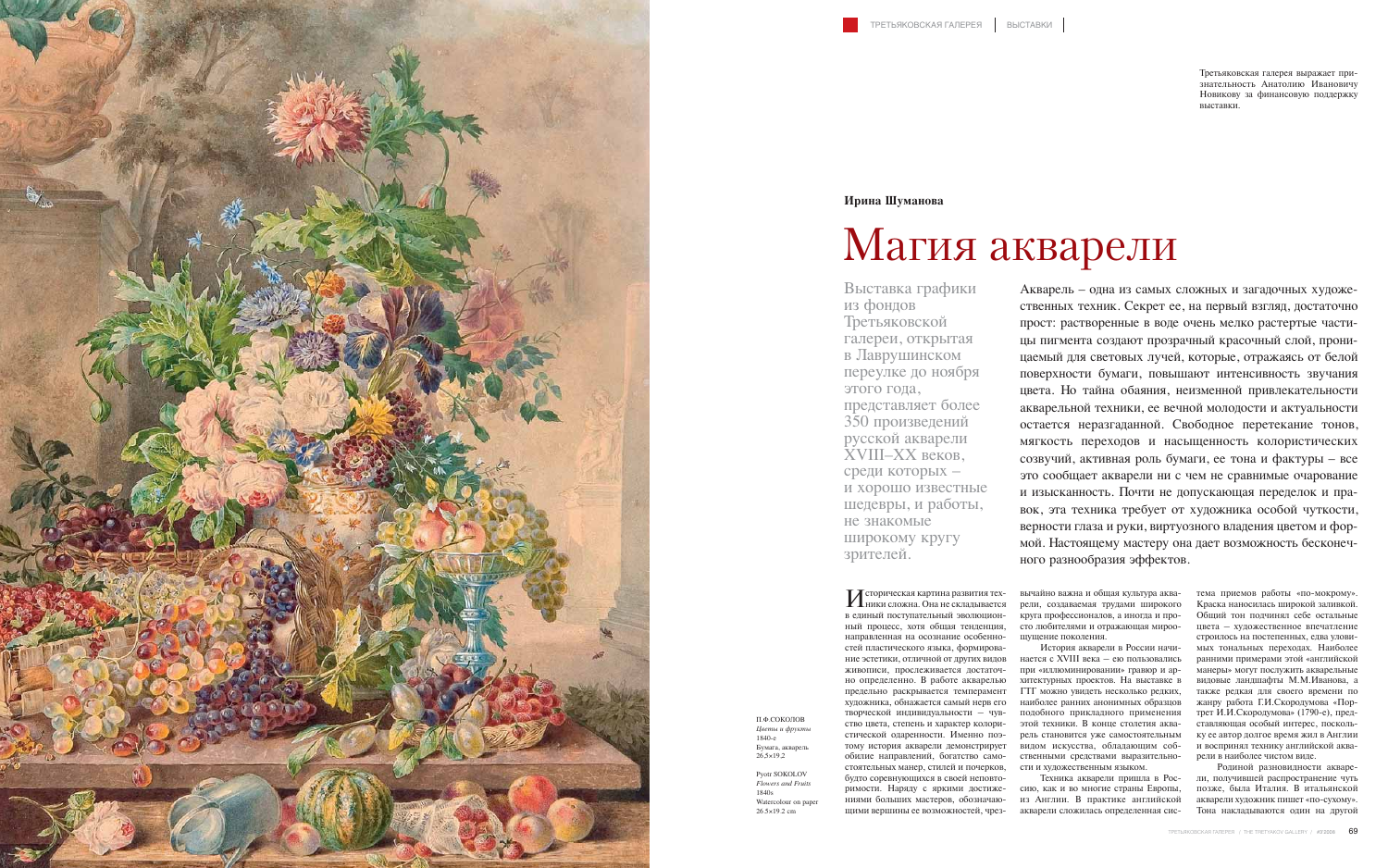The history of the technique has been<br>complex – it was not a straightforward linear evolution, although the general trend towards an awareness of the individual features of visual language, and the formation of a distinct aesthetic different from other kinds of painting can be traced fairly clearly. Watercolour lays completely open the artist's temperament, revealing the very core of a creative individuality, in particular the sense of colour, the degree and nature of one's gift for colour. This is why the history of watercolour embraces a variety of trends, and an astonishing richness of distinctive modes of expression, styles and patterns, each more original than another.

Along with the best achievements of the prominent watercolour artists – Karl Briullov, Alexander Ivanov, Vasily Surikov, Valentin Serov, and Mikhail Vrubel – who represent the highest points in the realization of the potential of watercolour, just as important is the general culture of water-

colour art which has been shaped by the efforts of a wide range of professionals, and sometimes just amateurs, and reflects the mentality of a generation.

The "Magic of Watercolour" exhibition from the graphic art department of the Tretyakov Gallery features more than 350 works of Russian watercolour art from the 18th to 20th centuries which include both well-known pieces and others that are unknown to the general public.

Watercolour as a medium appeared in Russia in the 18th century – the technique was used for "illuminating" prints and architectural drafts. The exhibition features several rare, earliest pieces of that kind made by unknown masters. By the late 18th century watercolour already was an autonomous art with some distinct means of expression and artistic language.

The genre of landscape was very important for the development of the watercolour in Russia. Along with pictures made using watercolour only, other characteristic pieces include those made with watercolor and gouache, such as "View of a Park in Tsarskoye Selo" by Ferdinand de Meys, "A Mill and Pil Tower in Pavlovsk" (1797 or later) by Sylvestr Shchedrin, and gouache paintings "with watercolour effect" such as "Pond in a Park in Tsarskoye Selo" (early 1810s) by Andrei Martynov.

Russia, like many other European countries, borrowed the watercolour technique from England. The English water-

colour artists developed a special set of techniques termed "wet in wet". A dash of paint was applied to a wide area of the paper. The general tonality determined the rest of the colours, and the impression was shaped by gradual, barely perceptible colour shadings. The most interesting examples of this "English style" include Mikhail Ivanov's watercolour landscapes ("View of Three Churches on Mount Ararat", 1783) and Gavriil Skorodumov's "Portrait of Ivan Skorodumov", which, unusual for its time in terms of genre, is made all the more noteworthy by the fact that the artist lived in England for a long time and learned the technique of the English watercolour school in its purest form.

Another type of watercolour, which came into its own a little while later, originated in Italy. In Italian watercolour, the artist applies a drybrush technique whereby one shade of colour is applied over another gradually, after the preceding layer has



dried, touch by touch, intensifying the shades of colour from light to dark. Italian watercolours were marked by their diversity of rich colours, plasticity, contrasts of light, brightness and intensity of colour scheme. The "Italian style" was imported to Russia by the members of the large Russian artistic community in Rome, holders of Academy of Arts fellowships, first of all Karl Briullov.

Quarenghi's "Landscape with Ruins" (from the 1800s).

Fyodor Alexeyev was a master of veduta and the founder of the genre of the cityscape in Russia. His works "View of Mikhailovsky Castle in St. Petersburg" (1799-1800) and "View of Kazan Cathedral" (1810s) are distinguished by the particular elegance of their craft. The translucent pearly shades of colour, the perfection of the shapes of buildings, the masterfully arranged colour highlights on little staffage figures lend to the pictures of the city views charm and harmony of an ideal. Fyodor Alexeyev's traditions were carried on by his student Maxim Vorobyev, who, in his watercolour painting "The Neva View from the Mining Institute" (1834 or earlier), created one of the most soulful images of St. Petersburg in Russian art.

These pieces show how the differences in the properties of watercolour paints and their interaction with paper were being explored at the turn of the centuries. Views of architectural landmarks and fantasias (so called "vedutas") created by architects were very important in the formation of the genre of watercolour landscape. Such works include the gems of the Tretyakov Gallery: Vasily Bazhenov's "Italian Landscape. Rome" (1762-1764), Andrei Voronikhin's "Kazan Cathedral in St. Petersburg" (1800), and Giacomo In Vorobyev's paintings, made, during a journey, for the purpose of "recording the surroundings", the topographic precision is combined with astonishing freedom, and the affectivity of style goes together with an extreme conventionality of artistic language. Maxim Vorobyev started a whole school of "recorders of surroundings" who worked in the genre of "topographic landscape". The works of Sokrat Vorobyev, the brothers Nikanor and Grigory Chernetsov, and Karl Rabus are distinguished by a consummate mastery, but lack that reverence for technique, that magic of formal perfection which elevated Maxim Vorobyev's pieces to the plane of high art.

Both professional and amateur artists en masse turned to watercolour landscape. The exhibition for the first time introduces a still little known culture of album watercolour – pieces by Karl Kolman, Karl Hampeln, Nicolas de Courteille, Nikolai Tikhobrazov and others. Amateurs' paintings on the whole and amateurs' watercolours in particular are an essential part of the art of the early 19th century. The circle of amateur painters produced such prominent artists as Pavel Fedotov and Fyodor Tolstoy. A flavour of spontaneity and candidness demonstrating the artist's "selfeducation" lends a special charm to Fedotov's early watercolours, such as the twin portraits of Maria and Apollon Kolesnikov (1837), "A Stroll" (1837), "Gamekeepers Ford during Martial Exercise" (1844). In his famous sepia drawings the impeccable craft elevates these "scenes from everyday life" from the plane of an amateur's pastime to the level of important genres of visual art.

Tolstoy's works represent an unexpected turn in the development of watercolour art. They can be called watercolours only by some stretch of imagination – the artist ground and prepared the paints with his own hands, so the paints were something in between gouache and watercolour. Individually preparing the paints, the artist could use the advantages of both media,

## **Irina Shumanova**

# The Magic of Watercolour

Watercolour is one of the most complex and mysterious art techniques. It seems at first glance that its secret is relatively simple – pigments very finely ground and dissolved in water form a translucent layer of paint colour penetrable for sun beams which, reflecting from the white surface of paper, enhance the intensity of colour. However, the mystery of the charm and lasting allure of the watercolour technique, its eternal freshness and relevance remains intractable. Interactions of

hues, a softness of colour transitions and an intensity of the clusters of colours, with the high profile of paper, its colour and texture – all this imparts to the artistic language of watercolour paintings an unmatched charm and elegance. Works in watercolour hardly allow alterations and corrections in the course of their creation, and this technique requires from artists a special sensitivity, precision of eye and hand, and a consummate mastery of colour and form. For an accomplished painter, watercolour affords the opportunity of endless diversity of effects, subtlest shading and decorative colour contrasts.

The exhibition of watercolours from the 18th to early 20th centuries from the Tretyakov Gallery's Department of graphic art

> И.А.ИВАНОВ *Дом графа А.К. Разумовского со стороны парка* Начало 1800-х Бумага, акварель, тушь, кисть, перо. 35,2×51,5

Ivan IVANOV *Count Andrei Razumovsky's House – A View from the Park.* Early 1800s Watercolour, ink, brush, quill on paper 35.2×51.5 cm

The Tretyakov Gallery expresses sincere gratitude to Anatoly Novikov for financial support of the exibition.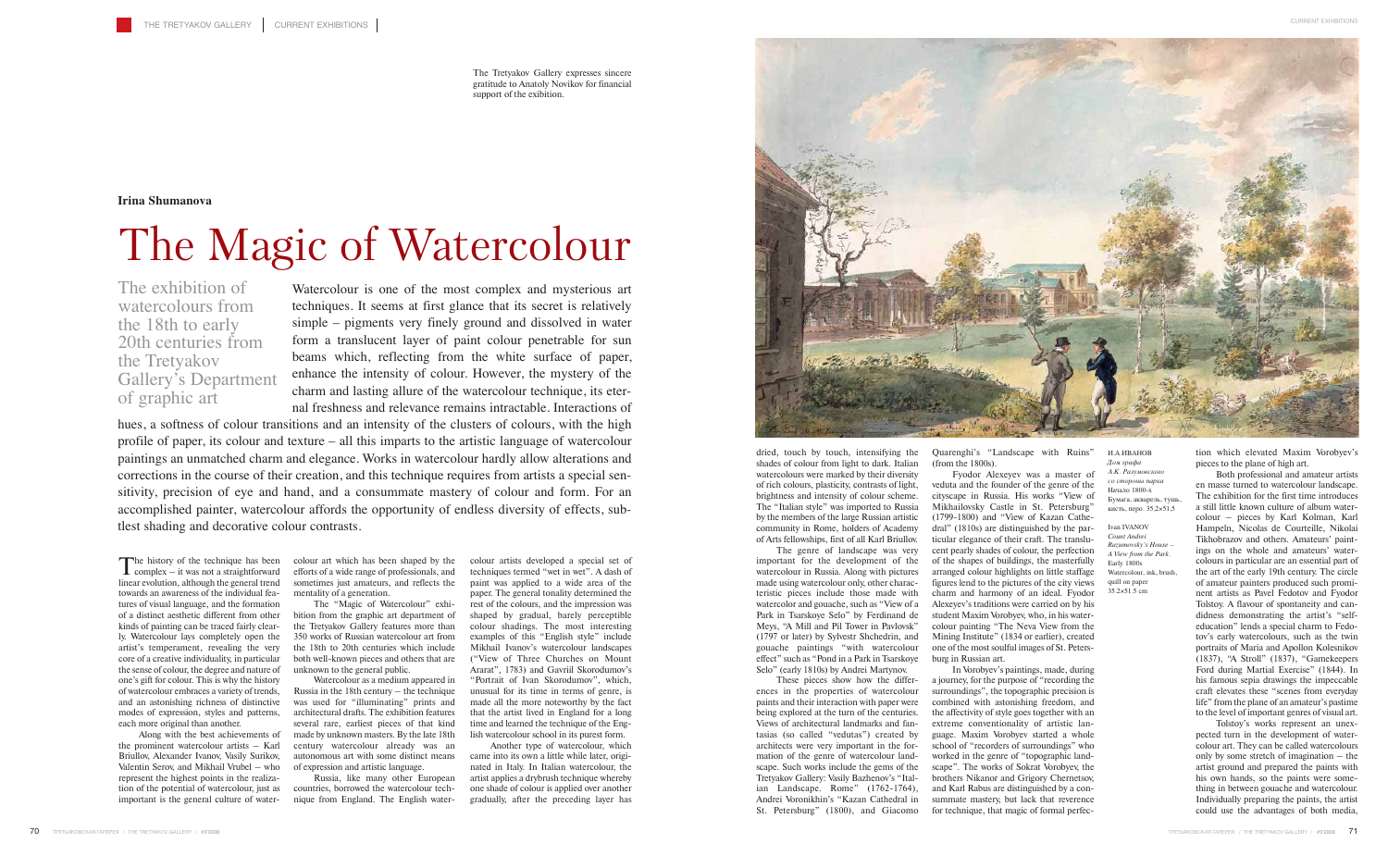

applying dense non-transparent paint colours and alternating them with the finest glaze coat.

The intensity and fruitfulness of the development of watercolour depended on the demand for the technique existing at the time, and on how well its language fitted in with the aesthetic categories of the time. In the age of Romanticism watercolour art for the first time became aware of its autonomy. Romanticism made the watercolour portrait a leading genre of the era. Sometimes it seems that the images created by the prominent artists of the first half of the 19th century not only embodied but also shaped the idea of the ideal of the age – the sitter's mindset, and her or his appearance and manners.

Watercolour portraits of the first half of the 19th century are presented at a separate section of the exhibition, introducing the viewer to the history of the genre and featuring a large range of works. The early works of the founder of the genre, Pyotr Sokolov, demonstrate that the genre originated from the genre of the miniature portrait – the same small size, oval composition of the picture, and distinct treatment of the space of a sheet.

Over time this link gradually disappeared – the image slowly claimed the space of an entire paper sheet, the brushstrokes became wide, unrestrained and versatile, and the paint colours – translucent and lightsome. Each created quickly, at one sitting, Sokolov's pictures from the 1820searly 1830s are full of refined charm of a friendly dialogue between the artist and his model. Sokolov's achievements inspired followers in considerable numbers (includ-

ing his son Alexander Sokolov) – the show features many of their works, including the pieces of Vladimir Gau, Afanasii Nadezhdin, Mikhail Alexeyev, Ivan Alexeyev, Alexander Vorobyev, Konstantin Osokin and others. Learning and diversifying Sokolov's techniques, these artists created a range of portraits of their contemporaries which have such a strong stylistic kinship that, taken together, they appear as a portrait of the beautiful classic era within whose cultural environment the art of watercolour portrait came about, blossomed, and then vanished forever together with the generation whose image it preserved so carefully.

Another distinct trend in watercolour portraiture is represented by the brothers Alexander and Karl Briullov. The modest charm of Sokolov's reticent sitters presents a sharp contrast to the flamboyancy and artistic posture of the theatrical and flashy portraits by Briullov which are always representative, even when the artist's goals are modest in scope. In Briullov's portraits the sitters' characterization is bolstered by a variety of accessories – the patterns of the iridescent creases of the fabric, the openwork lace, and the interplay of different textures. The Tretyakov Gallery's treasured gems include Karl Briullov's masterpieces

such as big ceremonial portraits – "Portrait of Grigory and Varvara Olenin" (1827) and "Portrait of Maria Buteneva with Her Daughter Maria" (1835).

A past master of genre scenes and landscapes, Briullov masterfully introduced elements of those fields into his portraits. Such form made the artistic challenge more difficult and at the same time enabled the artist to display fully his great gift for colours, unbounding his "ardent artistic temperament and exuberant imagination".**<sup>1</sup>** Any show of Briullov's watercolour artwork would not have been complete without his Italian scenes, so much favoured by the artist's contemporaries, – "the gems of his imagination and phenomenal brush".**<sup>2</sup>**

The exhibition features a whole "suite" of Briullov's small Italian genre scenes: working on these happy and carefree pictures, he enjoyed freedom from the academic canons. The artist achieved in these pieces an elegant "Mediterranean" colouristic richness and masterfully harmonized the complex polychrome clusters of colours, achieving a strong intensity and a nearly ostentatious precision and perfection. The gift of Briullov the watercolourist also showed off in sepia, a monochrome variety of the technique. The sepia pieces "invite a new understanding of aesthetic perfection of an oeuvre",**<sup>3</sup>** giving the artist a special freedom of breathing and causing him to anticipate, to a certain extent, new techniques and new trends in watercolour painting.

The watercolours by Alexander Ivanov are an absolutely unique legacy, an unsurpassed achievement in terms of mastery of the media and an ultimate expression of its essence. The artist turned to





постепенно, после просыхания предыдущего слоя, мазками, градации цвета усиливаются от светлого к темному. Итальянскую акварель отличали звучное многоцветие, пластичность, яркость и напряженность колорита. Проводниками «итальянской манеры» стали члены обширной русской художественной колонии в Риме, пенсионеры Академии художеств, и прежде всего – К.П.Брюллов.

Большую роль в развитии акварели в России играл пейзажный жанр. Здесь наряду с произведениями, исполненными исключительно акварелью, показательны и работы, сочетающие акварель с гуашью – «Вид Царскосельского парка» (1793) Ф. де Мейса, «Мельница и башня Пиль в Павловске» (не ранее 1797) С.Ф.Щедрина, а также гуаши с «эффектом акварели», например «Пруд в парке Царского Села» (начало 1810-х) А.Е.Мартынова. Они демонстрируют происходивший на рубеже веков процесс осмысления различий свойств водорастворимых красок, их взаимодействия с бумагой. Важной линией в формировании акварельного пейзажного жанра стали архитектурные виды и фантазии – ведуты, – исполненные архитекторами. Среди такого рода произведений гордость коллекции ГТГ – «Итальянский пейзаж. Рим» (1762–1764) В.И.Баженова, «Казанский собор в Петербурге» (1800) А.Н.Воронихина, «Пейзаж с руинами» (1800-е) Дж.Кваренги. Блестящим мастером ведуты, родоначальником городского пейзажа в России был Ф.Я.Алексеев. Его листы «Вид на Михайловский замок в Петербурге» (1799–1800), «Вид на Казанский собор» (1810-е) отличает изящество техники. Прозрачные жемчужные оттенки цвета, совершенство

архитектурных форм, мастерски расставленные цветовые акценты стаффажных фигурок придают запечатленным ансамблям очарование и гармонию идеала. Традиции Алексеева продолжил его ученик М.Н.Воробьев, создавший один из самых проникновенных образов Петербурга в русском искусстве. В его рисунках из путешествий, предпринятых для «снятия видов», топографическая точность сочетается с удивительной свободой, эмоциональность манеры исполнения – с крайней условностью художественного языка.

Акварельный пейзаж получил широкое распространение как в кругу профессиональных художников, так и среди любителей. Экспозиция впервые представляет малоизученный еще пласт альбомной акварельной культуры – графику К.И.Кольмана, Н.К.Гампельна, Н.Куртейля, Н.И.Тихобразова. Любительское рисование в целом и акварель в частности – существенная составляющая искусства начала XIX века. Из среды художников-любителей выходят такие крупные мастера, как П.А.Федотов и Ф.П.Толстой. Особое обаяние ранним акварелям Федотова (парные портреты супругов Колесниковых, 1837; «Прогулка», 1837; «Переход егерей вброд на маневрах», 1844) сообщают непосредственность, искренность, которые выдают путь «самообразования» их создателя. В его знаменитых сепиях безупречность исполнения выводит бытовую зарисовку из области любительского досуга в один из важных жанров изобразительного искусства.

Работы Толстого – неожиданный поворот в развитии акварели. Они достаточно условно могут быть причислены к этой технике: художник сам растирал и готовил краски, которые представляли собой нечто среднее между гуашью и акварелью. Авторские краски позволяли использовать преимущества обеих техник – работать и корпусными мазками, и тончайшими лессировками.

Интенсивность и плодотворность развития акварели зависела от степени ее востребованности, от того, насколько ее язык соответствовал эстетическим категориям эпохи. В эпоху романтизма акварель впервые по-настоящему обретает самостоятельность. В ранг ведущего жанра того времени был выведен портрет. Порой кажется, что художественные образы, созданные мастерами первой половины ХIХ века не только воплотили, но и сформировали представления об идеале эпохи – душевный строй модели, сам ее облик, манеру поведения.

Акварельный портрет первой половины ХIХ столетия составляет самостоятельный раздел экспозиции, в котором это явление рассматривается в динамике. Ранние работы родоначальника жанра П.Ф.Соколова раскрывают свое происхождение от портретной миниатюры – в характерном малом формате, овальной композиции, особой трактовке пространства листа. Со временем эта связь утрачивается, изображение осторожно осваивает всю плоскость бумажного листа, мазок становится широким, свободным и разнообразным, краски – прозрачными, легкими. Выполненные за один сеанс, работы Соколова 1820-х – начала 1830-х годов полны тонкого обаяния дружеского диалога между художником и моделью. Достижения мастера вдохновляют большой круг последователей, достаточно широко представленный на

И.Н.КРАМСКОЙ *Деревенский дворик во Франции.* 1876 Бумага цветная, акварель, белила. 24×31,5 Ivan KRAMSKOY *Courtyard in a Village in France.* 1876 Watercolour on coloured

paper, white. 24×31.5 cm

- П.А.ФЕДОТОВ *Прогулка.* 1837 Бумага, акварель 26,5×21,4

-Pavel FEDOTOV *A Stroll.* 1837 Watercolour on paper 26.5×21.4

Ф.А.ВАСИЛЬЕВ *После проливного дождя.* 1870 Бумага, акварель, белила. 17,3×36,1

Fyodor VASILIEV *After Heavy Rain.* 1870 Watercolour on paper, white. 17.3×36.1 cm

**<sup>1</sup>** Apollon Mokritsky. Recollections about Karl Briullov. Quoted from: Karl Briullov in letters, documents and reminiscences of his contemporaries. Moscow, 1961. p. 148.

**<sup>2</sup>** Op.cit., p. 148.

**<sup>3</sup>** Eugenia Plotnikova. Exhibition of Russian watercolours from the late 18th – early 20th centuries from the collection of the State Tretyakov Gallery. Moscow, 1966, p. 16.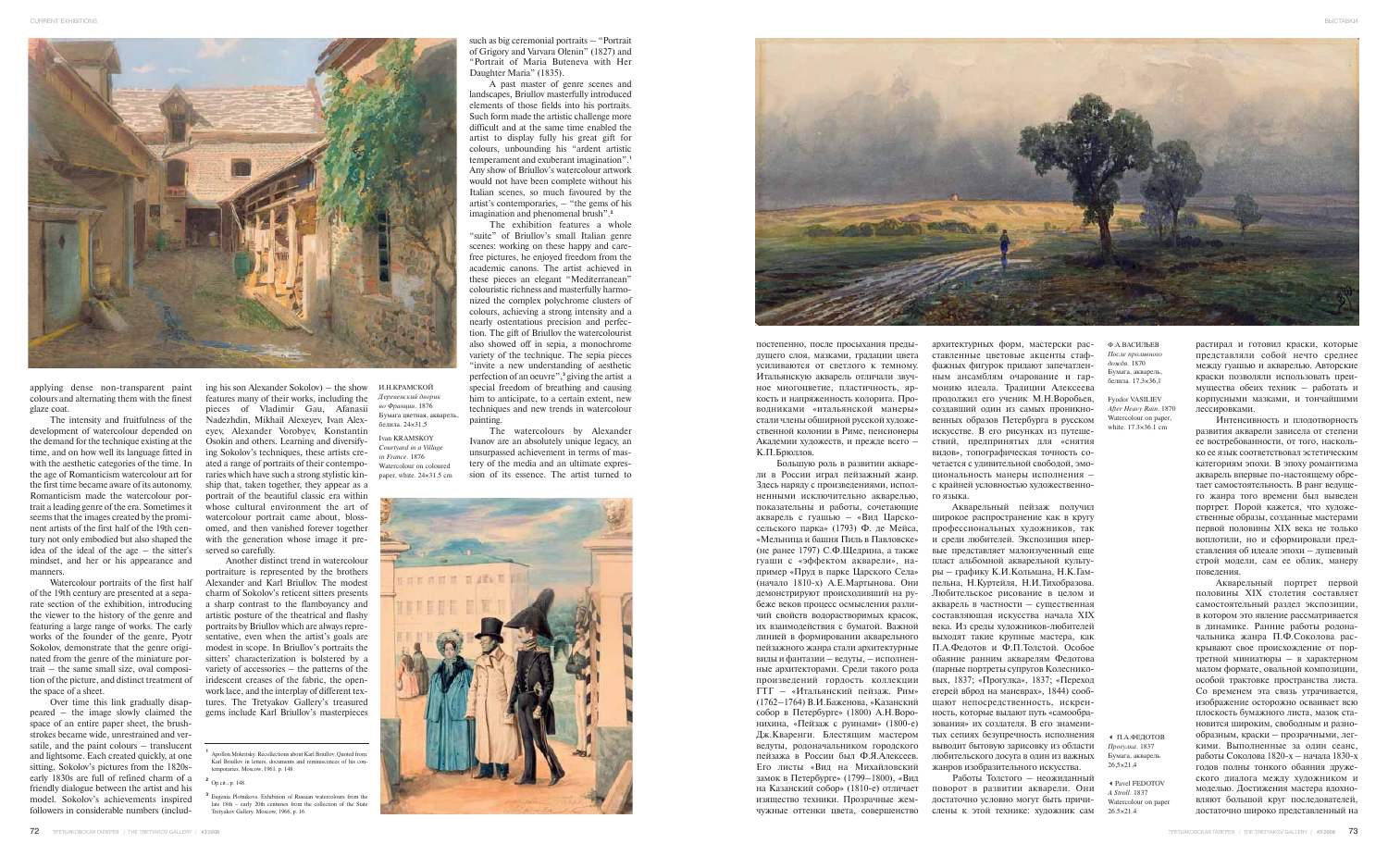

В.И. СУРИКОВ

watercolour when he was already an experienced and accomplished oil painter, and even his first watercolour paintings ("A Bridegroom Choosing Earrings for His Bride", 1838, and "October Festivities in Rome",1842) are astonishing for their daring and perfection. In the way the artist treated the media one clearly feels his delight at the new opportunities opened up for him. For Ivanov, watercolour was a technique of artistic quest, a technique affording novel treatment of space in terms of light and colour. Made quickly, "in one breath", his *plein-air* landscapes of the mid-1840s and 1850s ("Italian Landscape. Nettuno", "Seashore in Naples", "Boats", "Water and Rocks") offer the viewer an opportunity to experience the development of a picture from the first to the last brushstrokes.

Sunlight is the theme of many of Ivanov's watercolours. As if aware of the uniqueness of the artistic challenge, Ivanov supplied such pieces with an explanatory note "made in the sunshine". His "Terrace with Grape Vines" belongs to the most famous among Ivanov's "experimental" albums which consists of nearly monochrome *plein-air* sketches. In these pictures, a dazzling sunlight embodied in the shining whiteness of a paper sheet capriciously changes the form and colour of the objects, blends silhouettes, and creates an effect of mercurial light and air and vibrant opalescent matter.

Ivanov's "biblical sketches" are undoubtedly the artist's major accomplishment. In the conventions of the watercolour technique, in the conceptual incompleteness of statement peculiar to a sketch,

Ivanov achieved congruity with his creative intent. The techniques of the biblical sketches are diverse – they vary, blend together and are reborn in response to a specific artistic goal.

In some pictures the paints are transparent almost to the point of immateriality, in others, the watercolours are multi-layered, dense and solid. In the pictures on dark paper the effect of an enthralling inner glow was achieved through the use of white pigments. As it turned out, Ivanov's watercolour pieces practically had no impact on the art of his contemporaries and immediate successors. His watercolours, known only to a few people, remained in the safekeeping of the artist's brother Sergei Ivanov and Mikhail Botkin "until the time would come", as was willed by the artist himself, who was aware that his discoveries "were ahead of the times". Some of them were printed in the 1870s-1880s **4** , but it was not before these watercolours were transferred to the Rumyantsev Museum that they started to play an important role in the life of art exerting a great influence on the generation of artists of the late 19th-early 20th centuries.

After the deaths, very close to one another in time, of the prominent watercolour artists Sokolov, Karl Briullov and Ivanov, this kind of art experienced a difficult period. The demise of such masters of the genre marked a change of epochs and coincided with the beginning of major shifts in the way that the goals and mission of art were perceived by society. The refined

выставке работами В.И.Гау, А.Д.Надеждина, М.Н.Алексеева, И.Алексеева, А.М.Воробьева, К.С.Осокина. Осваивая и варьируя соколовские приемы, художники создали галерею образов, настолько стилистически родственных, что в совокупности они воспринимаются как портрет прекрасной классической эпохи, в культуре которой искусство акварельного портрета возникло, расцвело и ушло безвозвратно вместе с поколением, чей образ оно так бережно сохранило.

Другая самостоятельная линия акварельного портрета представлена творчеством братьев Александра и Карла Брюлловых. Скромному обаянию моделей Соколова противостоят поза, артистический жест постановочных картинных брюлловских портретов, всегда, даже при камерных задачах, сохраняющих репрезентативность. Характеристика модели у Брюллова поддержана многоголосием аксессуаров: узором переливчатых складок тканей, ажурным рисунком кружева, игрой фактур. Гордость собрания Третьяковской галереи – шедевры кисти К.П.Брюллова: большие парадные портреты Г.Н. и В.А. Олениных (1827), М.И.Бутеневой с дочерью Марией (1835). Мастер жанровых сцен и пейзажей, Брюллов виртуозно вводит их элементы в портрет. Такая форма и усложняла живописную задачу, и одновременно позволяла в полной мере проявиться мощному колористическому дару художника, раскрепощала его «пылкий художнический темперамент и плодовитое воображение» **1** . Характеристика акварельного творчества К.П.Брюллова была бы неполной без показа столь любимых современниками художника итальянских сценок – «перлов его фантазии и гениальной кисти» **2** . На выставке экспонируется целая «сюита» маленьких веселых и беззаботных итальянских жанров мастера, в которых он чувствовал себя свободным от академических канонов. Художник добился здесь нарядной «средиземноморской» звучности цвета, умело гармонизировал сложные колористические аккорды, достиг предельной интенсивности красок и почти картинной выверенности и завершенности**3**.

Уникально акварельное наследие А.А.Иванова. Это непревзойденный еще рубеж мастерства владения техникой и абсолютное выражение ее сути. К акварели художник обратился, обладая уже большим опытом в живописи маслом. Даже первые его графические работы («Жених, выбирающий серьги невесте», 1838; «Октябрьские праздники в Риме», 1842) поражают смелостью и совершенством. Чувствуется восторг художника перед открывшимися возможностями. Для Иванова акварель – это техника живописных исканий, обретения нового цветового и светового решения пространства. Написанные

быстро, «на одном дыхании» натурные пейзажи середины 1840-х – 1850-х годов («Море у берегов Неаполя», «Лодки», «Вода и камни»), позволяют зрителю прочувствовать процесс рождения изображения от первого и до последнего движения кисти.

Тема многих акварелей Иванова – солнечный свет. Словно осознавая уникальность художественной задачи, мастер отмечал произведения подобного рода специальным пояснением: «исполненные на солнце». Акварель «Терасса, увитая виноградом» представляет знаменитый «экспериментальный» альбом Иванова, составленный из почти монохромных натурных зарисовок. В них ослепительный солнечный свет, воплощенный в сияющей белизне листа бумаги, своевольно меняет форму и цвет предметов, обобщает очертания, создает эффект подвижной световоздушной среды, трепещущей, переливающейся материи.

Вершиной творчества Иванова несомненно являются его «библейские эскизы». В условности акварельной техники, в принципиальной незаконченности высказывания, свойственной природе эскиза, художник находит соответствие своему замыслу. В библейских эскизах нет единообразия технических приемов – они варьируются, сочетаются и рождаются заново в связи с той или иной живописной задачей. В одних листах краски почти нематериально прозрачны, в других – акварель становится многослойной и приобретает плотность и весомость звучания. В композициях, исполненных на темных бумагах, эффект завораживающего внутреннего свечения достигается применением белил. Судьба акварельного наследия А.А.Иванова сложилась так, что оно практически не имело никакого воздействия на искусство современников и ближайших потомков. Известные лишь очень узкому кругу лиц акварели были бережно хранимы братом художника С.А.Ивановым и М.П.Боткиным согласно воле самого автора, осознававшего «преждевременность» своих открытий. Частично опубликованные в 1870-е – 1880-е годы **<sup>4</sup>** они лишь тогда стали важным фактом художественной жизни, оказавшим огромное влияние на поколение рубежа XIX–ХХ веков.

- **<sup>1</sup>** *Мокрицкий А*. Воспоминания о Брюллове. Цит по: К.П.Брюллов в письмах, документах и воспомин ниях современников. М., 1961. С. 148.
- **<sup>2</sup>** Там же.
- **<sup>3</sup>** Талант Брюллова-акварелиста раскрылся и в монохромной разновидности этой техники – сепии. Здесь возникает новое пони эстетической законченно сти произведения, художник обретает особую свобо ду дыхания, в чем-то предугадывая новые возможно сти техники и пути развити акварели (см.: Плотник  $\overline{a}$ *α*  $\overline{F}$   $\overline{H}$  **Выставка** *pycckoi* акварели конца XVIII – начала ХХ века из собрания Государственной Третьяковской галереи. М., 1966. С. 16).
- **<sup>4</sup>** Эскизы из Священной истории Иванова. I–XIV. Берлин, 1879–1887.

**<sup>4</sup>** Sketches from Ivanov's Divine History. I–XIV. Berlin, 1879–1887.

В.Д.ПОЛЕНОВ *Среди учителей (Христос отрок в синагоге).* 1894 Эскиз картины «Среди учителей» (1896, ГТГ) Бумага, акварель, графитный карандаш 22,4 ×40,5

Vasily POLENOV *Among the Teachers* 1894 Study for the painting "The Young Jesus in the Synagogue (1896. Tretyakov Gallery) Watercolour, pencil on paper 22.4 ×40.5 cm



- В.Е.МАКОВСКИЙ *В казначействе в ожидании пенсии* 1879 Бумага, акварель, графитный карандаш 17,3 ×25,7

Vladimir MAKOVSKY *Waiting for Pension at a Treasurer's Office.* 1879 Watercolour, pencil on paper

17.3 ×25.7 cm

*Портрет Ольги Васильевны Суриковой (1878* –*1958), дочери художника.* 1883–1884 Бумага, акварель, графитный карандаш 27 ×21

Vasily SURIKOV *Portrait of Olga Vasilievna Surikova (1878-1958), the Artist's Daughter.* 1883-1884 Watercolour, pencil on paper 27 ×21 cm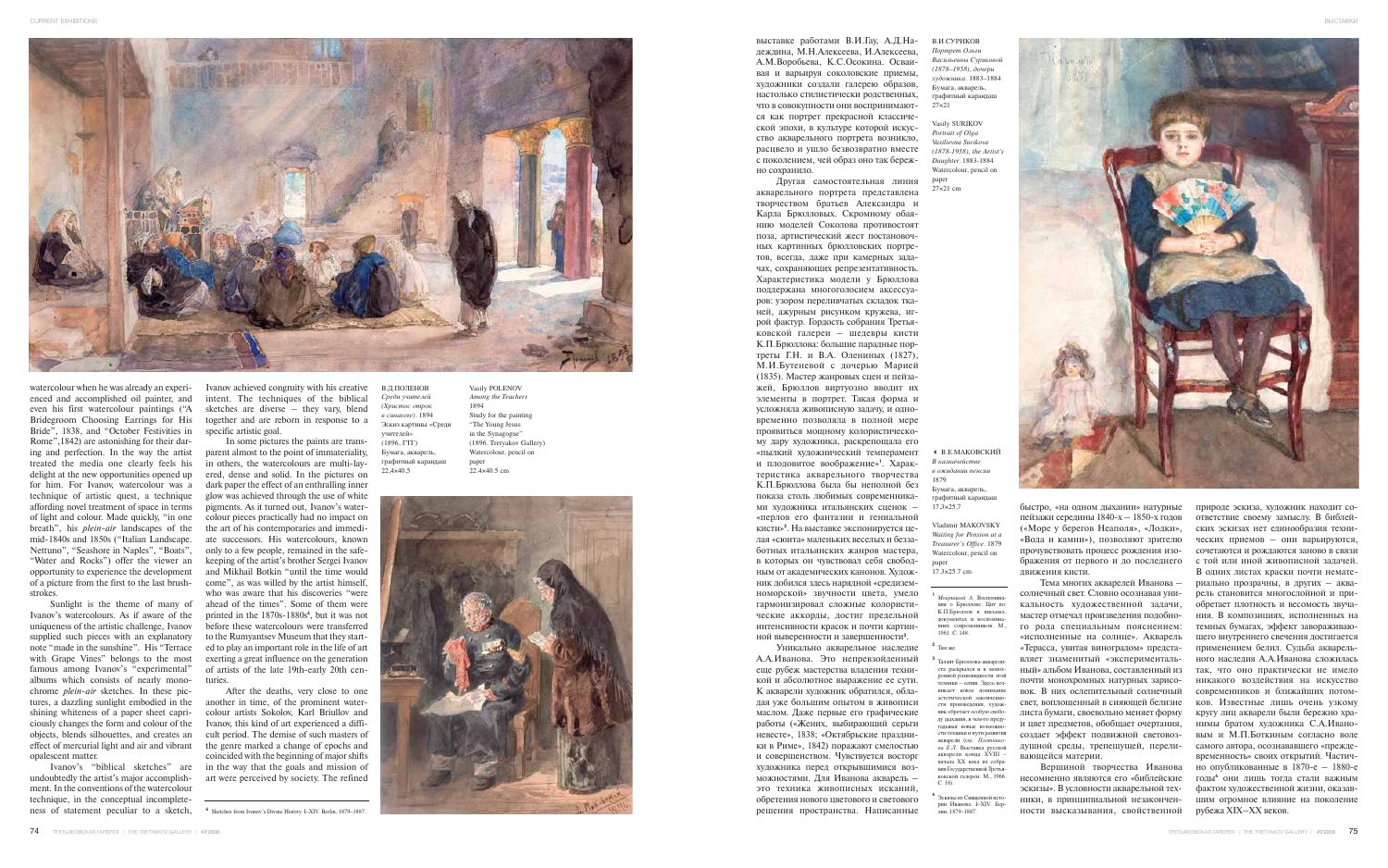



aesthetics and exquisite culture of watercolour art, with the conventionality and artistry of its language, in the 1860s did not quite correspond with the social challenges of the new artistic epoch. The position of watercolour remained secure only in such traditional areas for this art as landscape, the "Italian genre", and costumed portraiture. In these subgenres the traditions and professionalism of execution were carefully maintained. The elaborate works of Fyodor Bronnikov, Alexander Rizzoni, Karlis Huns, Luigi Premazzi, Ivan Raulov, and Lev Lagorio treated watercolour as a technical variety of oil painting. The works of the artists who carried on this tradition demonstrate a very naturally occurring and

smooth change between generations of "conservative" watercolour artists.

Meanwhile, the hierarchy and patterns of the main genres of watercolour were undergoing major changes. Watercolour portraits and home interior pieces as indispensable attributes of the everyday life of the nobility and household decoration were faced with a fashionable rival such as the daguerreotype, and then photography, which gradually replaced them as a "documenting" medium. The artists no longer received commissions for intimate watercolour portraits; now, they had new sitters – friends and relatives. This sort of portraiture was now one of the "utility" genres used as a platform for the quest for new means of

expression and formation of a new language of watercolour.

In the middle of the century watercolour made inroads into other genres as well, such as the *plein-air* sketch, illustrations, scenes from everyday life with social critical messages, and satirical sketches. Each of these genres modestly enriched the watercolour technique with new features. Pyotr Shmelkov in his scenes from everyday life worked on improving the interaction between watercolour and pencil drawing applied over an as yet wet layer of paint: "two elements fuse – painting and drawing".**<sup>5</sup>** In the sketches and drafts of the "Peredvizhniki" (Wanderers) Exhibition Society artists the natural and even unavoidable effect of incompleteness started to be treated as a special advantage of the watercolour painting method, and an important aesthetic technique.

In the 1870s the young generation of artists, it seemed, discovered for themselves anew the potential of watercolour. Their pieces were not public, but an art technique "for oneself" affording an absolute freedom of self-expression. So, Ivan Kramskoy's watercolour landscapes such as "Gate in a Garden" (1874), "Courtyard in a Village in France" (1876), "In Meudon Grove Near Paris" (1876), "Hapsal" (1878) reveal to us a completely novel, "unknown" Kramskoy. It is hard to believe that these cheerful, multicolour pictures made with inspiration and artistry were created by a painter whose paintings are marked by level-headedness, emotional restraint and an austere, nearly ascetic colour design. It is not so much the "inopportunity" of these small masterpieces, their incongruity with the style of Kramskoy the artist and the views of Kramskoy the theoritician of art and the public figure, that is astonishing but the very vigour of his gift for colours which remained unused in the artist's work as a painter.

The genre of sepia landscape, presented at the exhibition by the artwork of Lev Lagorio, Alexei Bogolyubov, Fyodor Vasiliev and Isaac Levitan, had followed an interesting course since the 1860s. These works share in common a nobleness and artistry of execution based on an infinite diversity of brushwork techniques and modes of application of the brush, and on different degrees of elaborateness of treatment of the surface and density of the paint layer.

Many "Peredvizhniki" artists turned to watercolour only occasionally. However, in their watercolour pieces the results of their artistic quest were revealed earlier, or could be seen more clearly. Thus, comparison of Isaac Levitan's and Valentin Serov's landscapes of the 1890s-1900s point to the the instance in the history of landscape art when watercolour gave rise to "psychological" landscape conveying a state and mood of the nature – "…the tender, gossamer allure of Russian nature, its elegiac charm".

- **<sup>5</sup>** *Плотникова Е.Л.* Выставка русской акварели конца XVIII – начала ХХ века из собрания Государственной Третьяковской галереи. М., 1966. С. 20.
- **<sup>6</sup>** *Головин А.Я.* Воспоминания. Цит по: Встречи и впечатления. Письма. Воспоминания о Головине. Л.–М.<br>1960. С. 27.

В.А.СЕРОВ *Королевский сад в Афинах.* 1907 Бумага, графитный карандаш, акварель  $22.6\times35.3$ 

> Е. П. ПОЛЕНОВА *На дворе зимой.* 1890-е Бумага, акварель 50×32,1

После почти одновременного ухода с художественной сцены выдающихся мастеров-акварелистов П.Ф.Соколова, К.П.Брюллова и А.А.Иванова акварель переживает очень сложный период, отмеченный серьезными изменениями в понимании задач и предназначения искусства, наметившимися в обществе. Утонченная эстетика и изысканная культура акварели с условностью и артистизмом ее языка в 1860-е годы не вполне соответствовали тем социальным задачам, которые выдвигались новой художественной эпохой. Позиции акварели оставались непоколебимыми лишь в таких традиционных для нее областях применения, как видовой ландшафт, «итальянский жанр», костюмированный портрет. Здесь заботливо сохранялись традиции, профессионализм исполнения. Тщательно разработанные, «картинные» листы К.Ф.Гуна, Ф.А.Бронникова, Л.О.Премацци, И.П.Раулова, А.А.Риццони, Л.Ф.Лагорио трактуют акварель как техническую разновидность живописи. Произведения воспринявших эту традицию художников демонстрируют очень естественную и неконфликтную смену поколений акварелистов-«консерваторов».

Одновременно большие перемены происходят в иерархии и бытовании основных жанров акварели. Акварельный портрет и интерьер как непременные атрибуты дворянского быта сталкиваются с появлением модного конкурента – даггеротипа, а затем фотографии, которая постепенно замещает их «документальные» функции. Камерный акварельный портрет почти перестает быть заказным, он входит теперь в «рабочий» круг жанров, где происходит поиск иных средств выразительности, исподволь формируется иной язык акварели.

В середине XIX века акварель осваивает новые сферы применения – натурный этюд, иллюстрация, критический бытовой жанр, сатирические зарисовки. Каждый из этих жанров скромно обогащает технику какими-то особыми чертами. В бытовых сценках П.М.Шмелькова отрабатывается принцип взаимодействия акварели и карандашного рисунка, проложенного поверх еще не просохшего слоя краски, «происходит соединение двух начал – живописного и графического»**<sup>5</sup>** . В эскизах и этюдах картин художниковпередвижников естественный и даже неизбежный эффект незаконченности начинает осознаваться как особое преимущество техники, важный эстетический прием.

пейзажные «Калитка в саду» (1874), «Деревенский дворик во Франции» (1876), «В роще Медон близ Парижа» (1876), «Гапсаль» (1878). Трудно поверить, что жизнерадостные, многоцветные работы, исполненные вдохновенно и артистично, принадлежат кисти художника, которого в живописи отличают рассудительность, эмоциональная сдержанность, скупая, почти аскетичная цветовая гамма. Поражает не столько даже «несвоевременность» этих маленьких шедеров, их несоответствие живописной манере Крамского-художника и системе взглядов Крамского – теоретика искусства и общественного



деятеля, сколько сама мощь его колористической одаренности, не нашедшая выхода в живописной практике.

С 1860-х годов очень интересно выстраивается линия развития пейзажа в сепии, представленная на выставке работами Л.Ф.Лагорио, А.П.Боголюбова, Ф.А.Васильева и И.И.Левитана. Их объединяют благородство и артистизм исполнения, основывающиеся на бесконечном разнообразии приемов владения кистью, характере ее прикосновений к бумаге, на различной степени проработки поверхности и нагруженности красочного слоя.

В 1870-е годы молодое поколение художников как бы заново раскрывает возможности акварели. Она не публична, это – техника «для себя», дающая абсолютную свободу самовыражения. Так, совершенно непривычного, «неизвестного» Крамского являют нам его 1960. С. 27. **<sup>5</sup>** Eugenia Plotnikova. Op.cit. p. 20.

Для многих мастеров-передвижников обращение к акварели было единичным, эпизодическим. Однако в акварели результаты их художественных поисков проявляются раньше или прочитываются яснее. Так, сопоставление работ И.И.Левитана и В.А.Серова 1890–1900-х годов позволяет уловить тот момент в истории пейзажа, когда в акварели рождается «психологический пейзаж», передающий состояние природы, ее настроение – «нежную, прозрачную прелесть русской природы, ее грустное очарование»**<sup>6</sup>** .

Мощный импульс в постижении особенностей языка акварели и осознании ее эстетических возможностей дает введение изучения этой техники в программу высших художественных учебных заведений. Во многом новый взлет в акварельной живописи на рубеже ХIХ–XX веков связан с деятельностью П.П.Чистякова, он был осуществлен его учениками – В.И.Суриковым, В.А.Серовым и М.А.Врубелем. Феномен «чистяковской школы» заключается в непохожести вышедших из нее

Valentin SEROV *Royal Garden in Athens.* 1907 Watercolour, pencil on paper 22.6×35.3 cm



### - И.И.ЛЕВИТАН

*Осень.* 1890-е Бумага, акварель, графитный карандаш 31,5×44

Isaac LEVITAN *Autumn.* 1890s Watercolour, pencil on paper 31.5×44 cm

### А.П.ОСТРОУМОВА-ЛЕБЕДЕВА *Амстердам*. 1913 Бумага на картоне, акварель, уголь 34,5×50

Anna OSTROUMOVA-LEBEDEVA *Amsterdam*. 1913 Watercolourl, charcoal or paper mounted on cardboard. 34.5×50 cm

Yelena POLENOVA *Enclosure Around a Village Dwelling in Winter.* 1890s Watercolour on paper 50×32.1 cm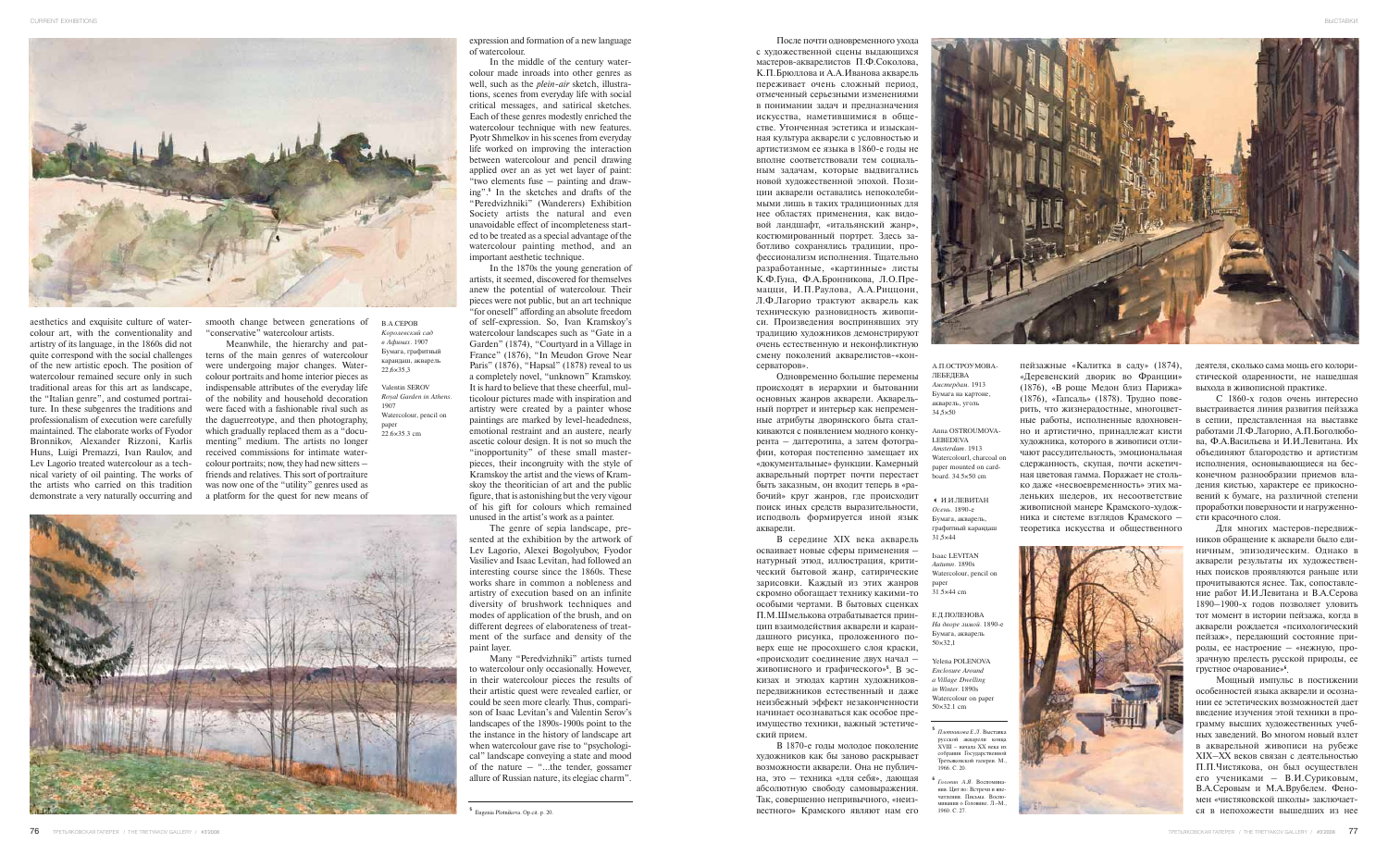

художников. Чистяков обладал особым даром выявлять и развивать индивидуальные черты, манеру письма каждого из них, «указать путь» (по выражению Сурикова).

В художественной системе Сурикова, а может быть, и в его жизни акварели отведено особое место**<sup>7</sup>** . В этой технике он постоянно работал на протяжении почти 50 лет. Эволюция его акварельной манеры очевидна. Ее начало обозначено Сибирским циклом, исполненным летом 1873 года до занятий у Чистякова. Эти пейзажи объединяет строгость колористического решения, построенного на синевато-зеленых, «не знающих солнца» оттенках, «словно подсказанных художнику самой суровой сибирской природой»**<sup>8</sup>** . Серия итальянских акварелей 1883–1884 годов – шедевры акварельной манеры Сурикова. Ему подвластны жемчужное марево утреннего света, играющего на белых стенах соборов, слепящая яркость помпейских фресок, буйство красок карнавала. Он пишет и «воздушной, паутинной кисточкой», прозрачными тонами, едва прикасаясь к бумаге, и слоистыми лессировками, и короткими, «дерзкими» ударами кисти, и широкими переливчатыми затеками. Другая знаменитая серия акварелей – испанская – создана в 1910 году во время совместного европейского турне В.И.Сурикова и П.П.Кончаловского. Естественно возникшее между ними соперничество было не просто соревнованием двух замечательных колористов, представителей разных поколений, но плодотворным для обоих столкновением разных художественных систем. Акварель Сурикова, будучи очень чутким инструментом, впитывает в себя черты искусства Нового времени. Экспрессия цвета, его эмоциональная напряженность, острота диссонирующих сопоставлений, культ незаконченности меняют его акварельную систему: он пишет размашистыми движениями кисти, широкими свободными заливками по влажной бумаге, доводя «красочную звучность акварели почти до парадокса, до перенапряжения»**<sup>9</sup>** . Таковы «Севилья», «Бой быков в Севилье».

В творчестве младших учеников Чистякова – Врубеля и Серова – акварель обретает значительность, сопоставимую с их живописными произведениями. Работая буквально рядом, «рука об руку», каждый из них прошел собственный путь в акварели. Одаренный одинаково щедро талантом рисовальщика и колориста Серов выработал такую систему письма акварелью, где линия и цвет неразделимы. Он видел предметы обобщенно, воплощая их на листе бумаги как лаконичные пластические формулы, одним движением кисти моделировал форму и сообщал ей цвет. По своей природе акварель Серова тяготеет к графике, подчиняясь законам этого вида искусства в отношении

к поверхности листа, принципам построения пространства и формы, степени условности языка. Колористическая гамма работ художника сдержана, построена на множественности тончайших градаций тона, разнообразии нюансировок и оттенков, ее благородный серый цвет способен выразить все цветовое многообразие мира. Удивительны никогда ранее не экспонировавшиеся акварельные наброски «В дороге» (1900-е) и «Греция. Остров Крит» (1907). Подойдя в них к некой границе предметного мира, к предельной степени условности языка, допустимой в рамках пластической системы того времени, Серов затрагивает задачи будущего художественного поколения, нерв их эксперимента с абстрактной формой.

Врубель обладал редкой предрасположенностью к работе акварелью. Поразительно, что уже его первые акварельные опусы «Голова девочки (1882), «Е.М.Бем, сидящая в кресле» (1882), «За кружкой пива» (1883), исполненные в период обучения в Академии, лишены налета ученичества, выдают руку прирожденного акварелиста. Художник мгновенно осознал огромные перспективы, которые открывала именно его художественным потребностям акварельная техника. Акварельная манера Врубеля очень разнообразна: в «Персидском принце» (1886) он выслаивает пространство листа мельчайшими, тщательно нюансированными по цвету мазками, скрупулезно следующими форме; в «Портрете артистки Т.С.Любатович» (1890-е)

When watercolour technique was introduced in the curriculum of art colleges, this gave a huge impetus to exploration of the potential and aesthetic opportunities of the language of watercolour. In many aspects the new high point in watercolour art at the turn of the 19th and 20th centuries came about thanks to Pavel Chistyakov and was maintained by his students – Vasily Surikov, Valentin Serov and Mikhail Vrubel. What is peculiar about "Chistyakov's school" is that the artists schooled in it were very different from each other – as a teacher Chistyakov had a special gift for identifying and cultivating the individual traits and distinct styles of each of his students, for "showing the way", as Surikov put it.

In Surikov's art, and maybe in his life as well, watercolour occupied a special place. Abram Efros's somewhat jocose remark is astonishingly accurate in its essence, "There were two creatures: one was Surikov, another, Vasily Ivanovich. Surikov was a national treasure and created 'Boyarina Morozova'; Vasily Ivanovich lived for himself and produced watercolours. We did not know him until very recently, and we only begin to know him now."

Watercolour was not an episode in Surikov's life – he was painting watercolours for nearly 50 years. The evolution of his style in watercolour is obvious. A Siberian series from the summer of 1873, before Chistyakov's classes began, marked the beginning of the road, with watercolour landscape pieces that share in common the austerity of the colour scheme based on bluish-green, "unfamiliar with the sun", hues that "seem to have been suggested to the artist by the harsh Siberian nature".**<sup>9</sup>**

The Italian watercolours from a series created in 1883-1884 are the gems of Surikov's art in this technique. He masterfully conveyed the pearl-coloured heat haze of the morning sunlight reflected on the white walls of the cathedrals, the dazzling brightness of Pompeian frescos, and the exuberance of colours of the carnival. He would use an "ethereal, gossamer brush", producing translucent tints of colour, barely touching the paper; or he would use the technique of the layered glaze, applying swift and "daring" bright brushstrokes or producing wide opalescent mottles.

Another famous collection of watercolours is the Spanish series created in 1910 when Surikov and Pyotr Konchalovsky traveled in Europe. The rivalry that naturally arose between them was not just a contest of the two excellent colourists and artists from two different generations – it was an encounter of two artistic mindsets, and useful for each other. A very sensitive instrument of the artist, Surikov's watercolour absorbed the features of the art of the new time. The expressiveness and emotional charge of the colour design, the sharpness of discordant juxtapositions, a cult of incompleteness changed Surikov's style – he used sweeping brushstrokes, liberally applied paint over wide areas on wet paper, sharpened "the colour intensity almost to a paradoxical level, to overstrain…" Such are his works "Seville" and "Bullfight in Seville".

In the art of Chistyakov's younger students, Mikhail Vrubel and Valentin Serov, watercolour is nearly as important as their paintings. Working literally side by side, "arm in arm", each one of them pursued his own course in this artform. Equally gift-

ed as a draughtsman and a colourist, Serov developed a watercolour style where line and colour were inseparable. He saw and perceived the shapes of objects in a generalized manner, committing them to paper in a form of terse figurative formulas.

In a single brushstroke, he would paint, construct and model the form and give it colour. In its very nature Serov's watercolour style has a likeness with drawing – the same treatment of the paper surface, the same principles of construction of space and form, the same level of conventionality of language. His colour design is discreet and based on a wide variety of the subtlest hues and diversity of tints and tones. His noble grey colour can express the entire colour diversity of the world.

Serov's sketches such as "On the Road" (1900s) and "Greece. The Island of Crete"(1907), never previously displayed, are astonishing. In these pieces, the outlines of the real world are not so much represented as suggested. Real-life objects, and the real-life world are not reproduced, but rather are born again within the conventional space of a paper sheet. While Serov in these works came close to a certain frontier of the world of objects, the threshold of conventionality of language affordable within the limits of the artistic parameters of his time, he was confronted with the challenges of the future generation of artists, and the backbone of their experiment with a more abstract form.

Vrubel was exceptionally disposed to the technique of watercolour. Amazingly, even his first pieces, such as "Head of a Girl" (1882), "Yelizaveta Bem Sitting in a Chair" (1882), and "Over a Mug of Beer" (1883), which he made as a student at the Academy, are mature and speak of the craft of a natural-born watercolour artist, an inborn watercolourist. Characteristically, Vrubel was quick to grasp all the vast potential offered up by the watercolour technique, which suited his specific artistic needs; in a letter to his sister, he wrote about work in watercolour as one of the most important events in his life.

Vrubel's style is infinitely diverse. For instance, in his "Persian Prince" (1886) he layered the surface of the paper sheet with miniscule, carefully nuanced strokes of paint colour rigorously adhering to the form; in the "Portrait of the Actress Tatyana Lyubatovich" (1890s) he created the image with big colour spots and liberally diffused paints, letting his brush be guided by the capricious course of the paint. Sometimes he would thoughtfully construct the form of objects, as if trying to penetrate the mysteries of the anatomy of things. An example of this is his famous "Rose" (1904), where the image of a rose seems to be bursting with the energy of taut petals of a burgeoning flower.

In the monochrome, nearly colourfree illustrations to Mikhail Lermontov's "Demon" (1891) Vrubel, using an infinite variety of techniques of application of paint, condensing the rhythms of areas of

**<sup>7</sup>** Удивительно верно по сути немного шутливое высказывание А.М.Эфроса: «Было два существа: одно – Суриков, другое – Василий Иванович. Суриков был национальным достоянием и создавал «Боярыню Морозову»; Василий Иванович жил для себя и делал акварели. Его мы не знали до самой последней поры и лишь понемногу узнаем те-перь» (*Эфрос А.М.* Рисунки и акварели Сурикова. Цит по: В.И.Суриков. К 150 летию со дня рождени Акварель : Кат. выст. М., 1998. С. 5).

- **<sup>8</sup>** *Торстенсен Л.А.* Акварельная живопись В.А.Сурикова. Цит по: В.И.Суриков. К 150-летию со дня рождения. Акварель : Кат. выст. М., 1998. С. 9.
- **<sup>9</sup>** *Эфрос А.М.* Рисунки и акварели Сурикова. Цит по: В.И.Суриков. К 150-летию со дня рождения. Акварель : Кат. выст. М., 1998. С. 6.

**<sup>6</sup>** Alexander Golovin. Memoirs. Quoted from: Encounters and impressions. Letters. Reminiscences about Golovin. Le-ningrad-Moscow, 1960, p. 27. **<sup>7</sup>** Abram Efros. Surikov's drawings and watercolours. Quot-ed from: Vasily Surikov. For the 150th anniversary of his birth. Watercolour. Catalogue of the exhibition. Moscow,

1998, p. 5. **<sup>8</sup>** Op.cit., p. 6.

**<sup>9</sup>** Lidiya Torstensen. Vasily Surikov's watercolours. Op.

cit., p. 9.

К.А.СОМОВ *Купальщицы.* 1904 Бумага, акварель, черный карандаш 28,8×38

Konstantin SOMOV *Bathing Women.* 1904 Watercolour, black pencil on paper 28.8×38 cm

М.А.ВРУБЕЛЬ *Роза*. 1904 Бумага на картоне акварель, графитный карандаш. 29,8×18,5

Mikhail VRUBEL *Rose.* 1904 Watercolour pencil on paper mounted on cardboard. 29.8×18.5 cm